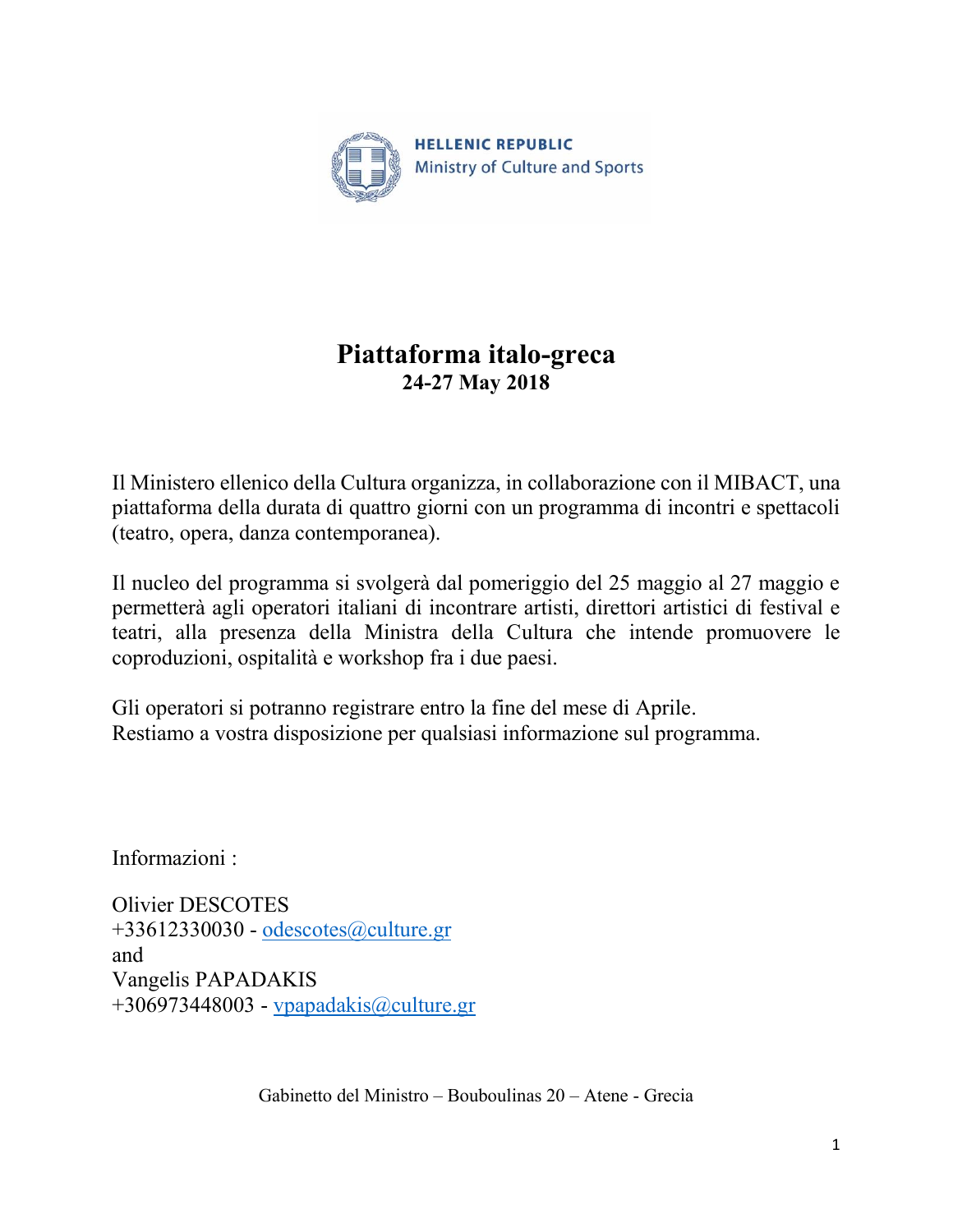# **Contemporary dance program presented by Arc for dance festival**

**All premières**

**Thursday 24 February** Waiesterstall (DE-CY) Margarita Trikka

**Friday 25 February** Linda Kapetanea: www.rootlessroot.com Konstantinos Rizos

**Saturday 26 February** Ermira Goro: www.ermiragoro.com

**Sunday 27 February** Patricia Apergi: www.aerites.com Anastasia Valsamaki: http://anastasiavalsamaki.com

**<http://www.arcfordancefestival.gr/>**

Info: Mrs Frosso TROUSSA +306932158949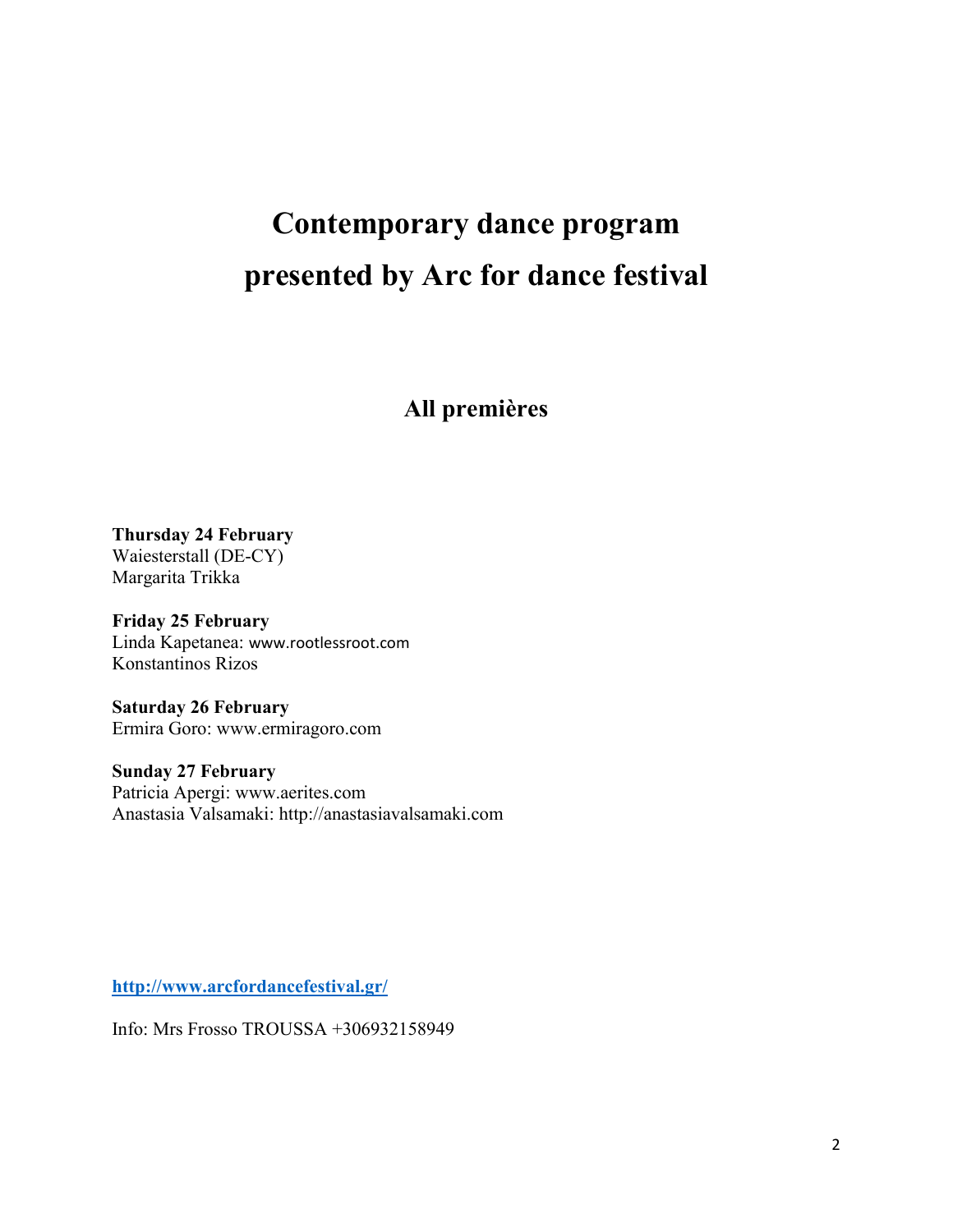# **Theatre and opera program**

# **Greek National Opera - Stavros Niarchos Hall Stavros Niarchos Foundation Cultural Center**

# **Leoš Janáček** *The Makropulos Affair*

Conductor Ondrej Olos Director Giannis Houvardas Set design Eva Manidaki - Costumes Ioanna Tsami - Movement Patrisia Apergi - Lighting Lefteris Pavlopoulos - Chorus master Agathangelos Georgakatos

With Elena Kelesidi, Dimitris Paksoglou, Vangelis Maniatis, Nikos Stefanou, Artemis Bogri, Yannis Yannisis, Christos Kechris, Dimitris Sigalos and the Orchestra and Chorus of the Greek National Opera

One of the 20th century's operatic masterpieces, Leoš Janáček's opera combines existentialist drama with elements of fantasy. Emilia Marty, a famous singer, is in fact a 300 year old woman. The secret of her eternal youth is an elixir made in the 16th century by the Cretan alchemist, Hieronymus Makropulos, who was then in the service of Emperor Rudolf II, which he tested for the first time on his daughter Elina Makropulos. Elina survived the centuries as Eugenia Montez, Elsa Müller, Ekaterina Myshkin, and Ellian McGregor, only ever keeping the first letters of her original name. Now as Emilia Marty she comes to realize the cynicism and indifference that her eternal youth has created and grasps how many things, like the sense of a life's purpose, are determined by the fact that one knows one's life has a clear end. And so she decides to let death take her.

Leoš Janáček's masterful opera is being staged for the first time ever by the GNO and launches a cycle of works by the Czech composer which will be staged by the organization over the next 3 years. Janáček –one of the 20th century's leading European opera composers– was deeply interested in folklore and was inspired by the traditional music of the Austro-Hungarian Empire and by Slavic music in general. He developed his one distinctive musical language which blends contrasting themes, and reflects the entire gamut of human emotions.

The outstanding theatre and opera director, and former artistic director of the National Theatre of Greece, Giannis Houvardas, will direct *The Makropulos Affair* in a production which will balance between thriller and science fiction.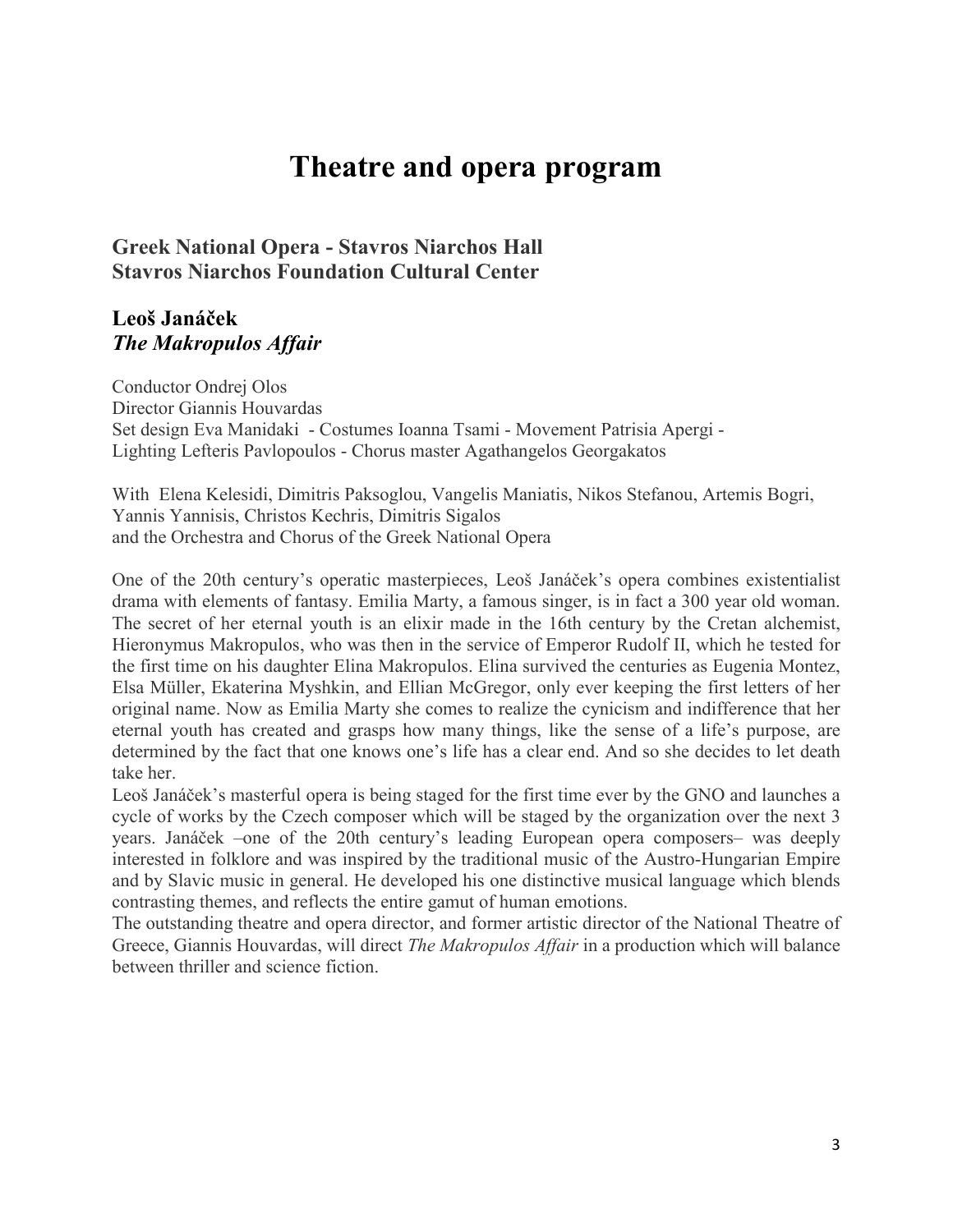# **National Theater of Greece - Experimental Stage (-1) – Rex Theater – Katerina Paxinou stage**

# **Alexandra K\*** *Revolutionary methods for cleaning your swimming pool*

Translation: Achilleas Kyriakydis Director: Sarantos Georgios Zervoulakos With : Manolis Mavromatakis, Dimitris Passas, Roza Prodromou, Eva Maria Sommersberg

An original, scathing and highly comical work by the multitalented artist and writer Alexandra K\* is directed by a young Greek who lives and works abroad.

where are the boundaries of family? How does affect come into conflict with the civil law and the old with the new generation? What is Greece today? And how far will one go to survive?

The first privatisation of public land threatens the illegal holiday home of Anthony Such and with it, his entire personal mythology. Mostly, however, it threatens the future that he has imagined for his children. Determined to do his utmost to fight to save his investment, Anthony comes into conflict not only with the mechanisms of the state, but also with his own children.

Powerless and alone against the state and foreign capital, Anthony declares the land that he has grabbed an independent state. He manages to block the move temporarily, and becomes a popular hero for a day. But the issue was always what would happen tomorrow, which should have belonged to his children…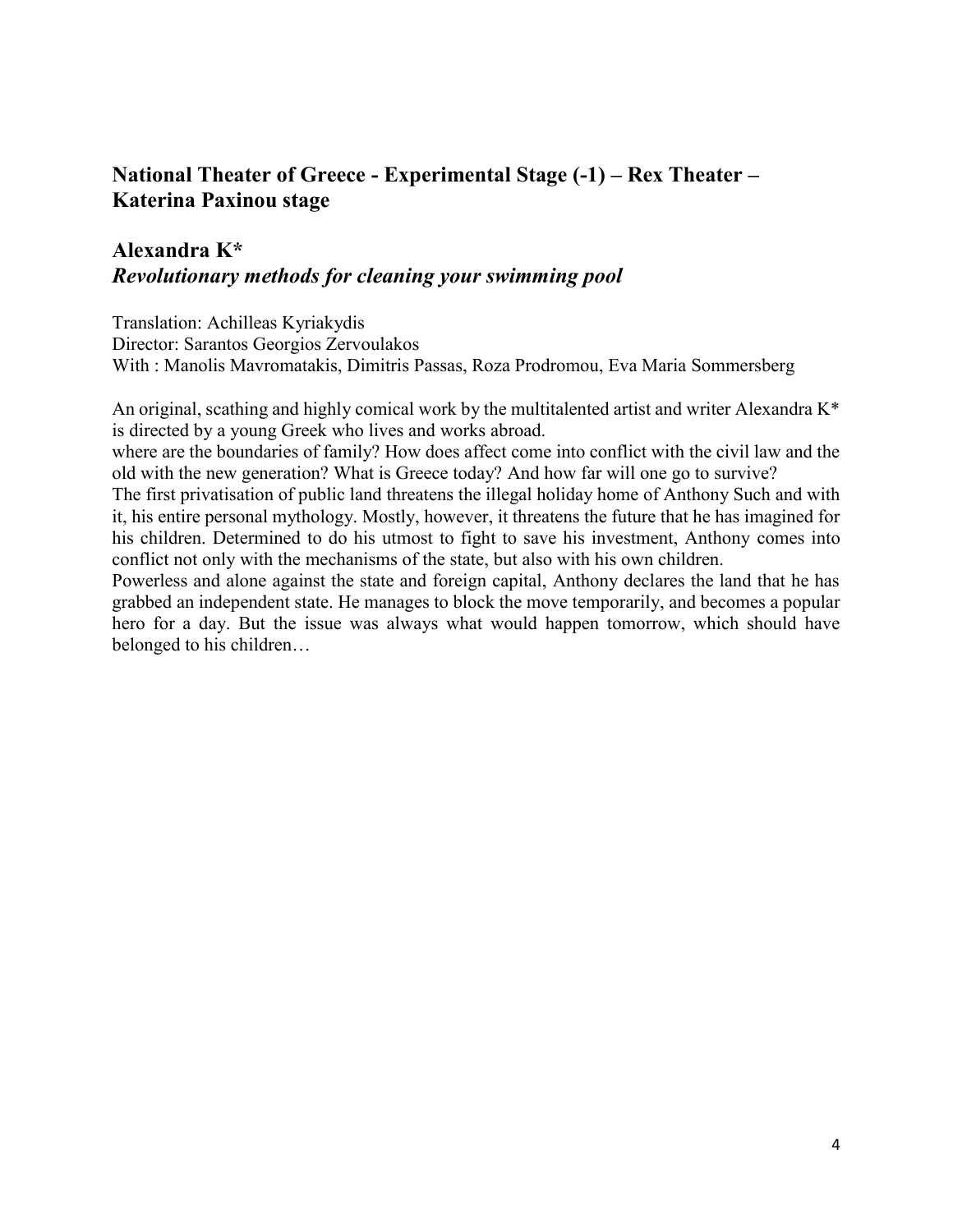# **Theater of Art – "Theatro Technis" - Frynichou**

#### **From Shakespeare's** *Julius Caesar*

Translation: K. Karthaios Direction: Natasa Triantafilli Costumes: Ioanna Tsami Music: Ludovico Einaudi With: Renos Charalampidis

"Indeed, it is a strange-disposed time: But men may construe things after their fashion, Clean from the purpose of the things themselves. " (Act 1, Scene 3)

This is the story of Julius Caesar against Brutus' honest spirit, before an always guillible, always betrayed people, relayed and interpreted by one actor in front of his audience. Inside and out of the theatre on Frynichou street, on the stage and in the streets, amidst Athens' "ancient ruins", we hear the echo of a political, military, generous speech that confronts logic and honesty. A funeral, glorifying cry that is silenced faced with the glory of the intellect's entropy.

All the play's characters are interpreted by R. Charalampidis

The music of the show is especially composed by Ludovico Einaudi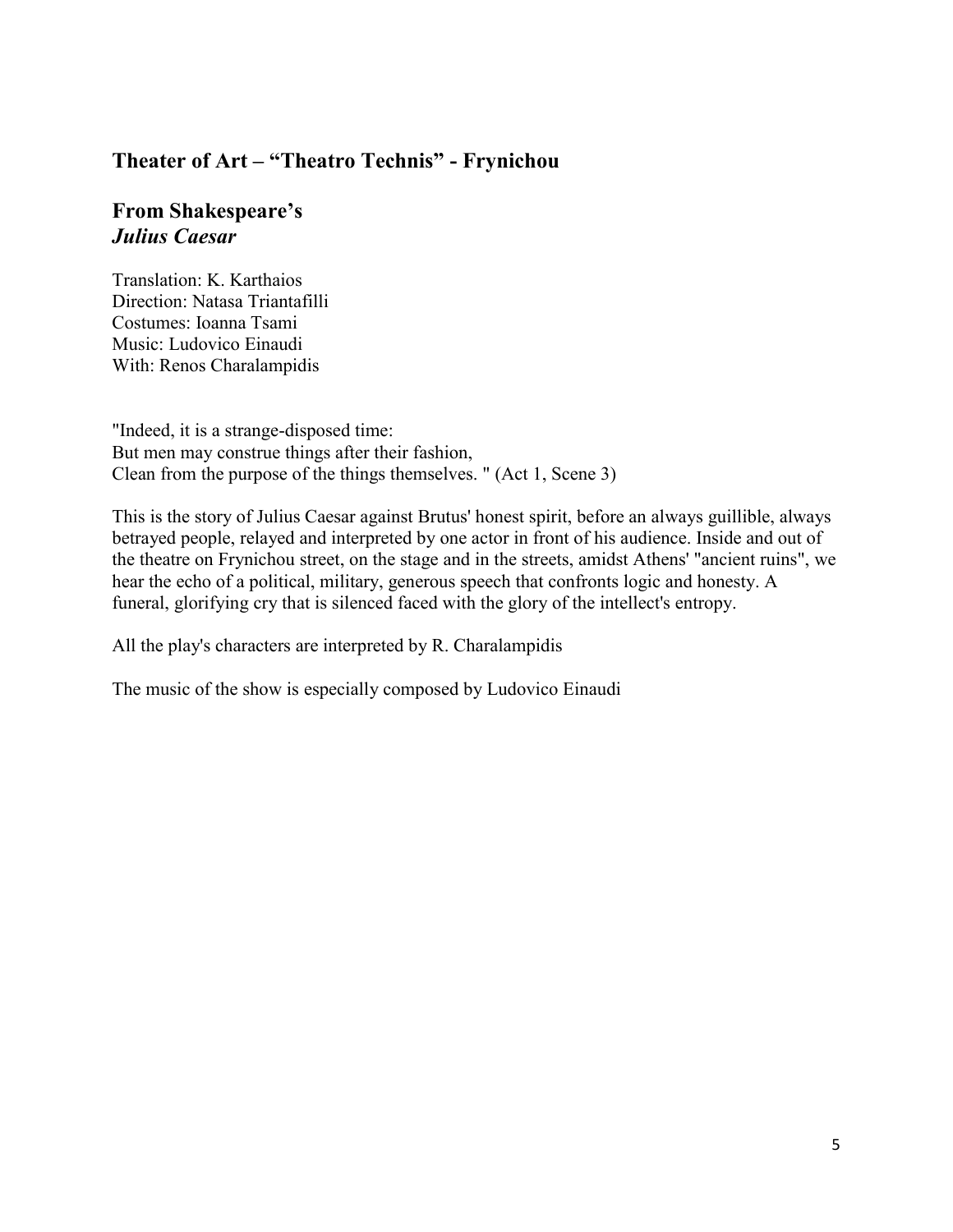# **Thisseio Theater**

# **Yannis Mavritsakis** *The Invocation of Enchantment*

Direction: Roula Pateraki Set: Angelos Mentis With: Theodora Tzimou, Thanassis Dovris, Marian Saïni, Spyros Varelis, Kostas Serifis, Tzimaras Tzanatos, Thanos Patriarcheas With English subtitles. Project financed by the Hellenic Ministry of Culture and Sports.

The unsuspecting mother is gathering greens, the sick father is fantasizing about his rebirth, the loyal dog is speaking with demons at the lintel and the young daughter is late returning home: all the members of the family are offered as live food in the process of a magical performance which derives from the idea of a lost paradise and actualizes the image of the earth as a kingdom of death. Yannis Mavritsakis is one of the most interesting Greek playwriters: his pieces are directed by major directors, such as Olivier Py (National Theater of Greece, Athens - Festival of Avignon), in different countries.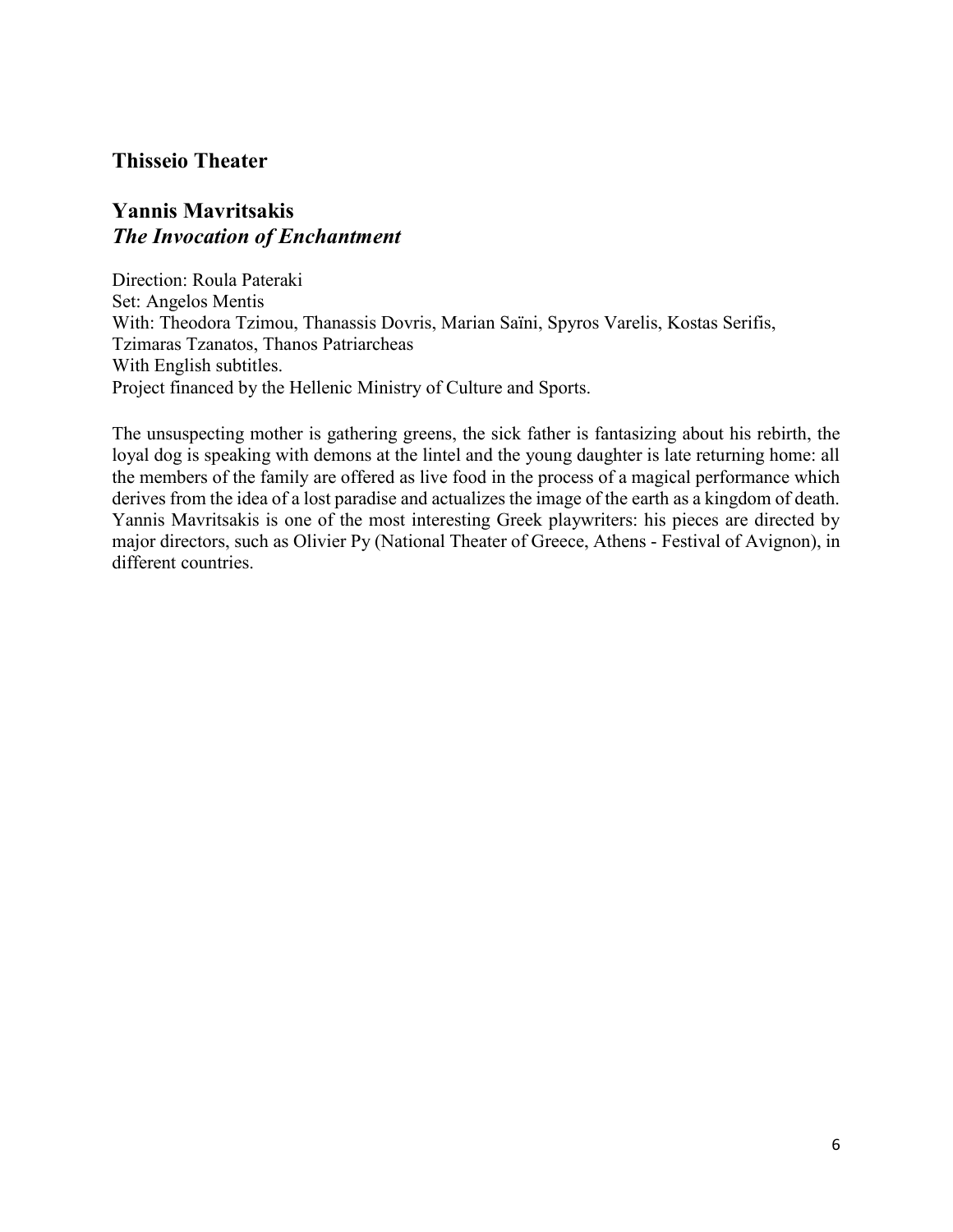# **Theater Odou Kykladon "Lefteris Voyatzis"**

# **Ingmar Bergman** *After the rehearsal*

Translation: Christos Marsellos Direction: Periklis Moustakis Set and costumes: Nikis Psychogiou With: Periklis Moustakis, Maria Nafpliotou, Pinelopi Tsilika

Three important Greek actors at the service of the adaptation of Bergman's film, in the legendary theater founded by the director Lefteris Voyatzis (1944-2013).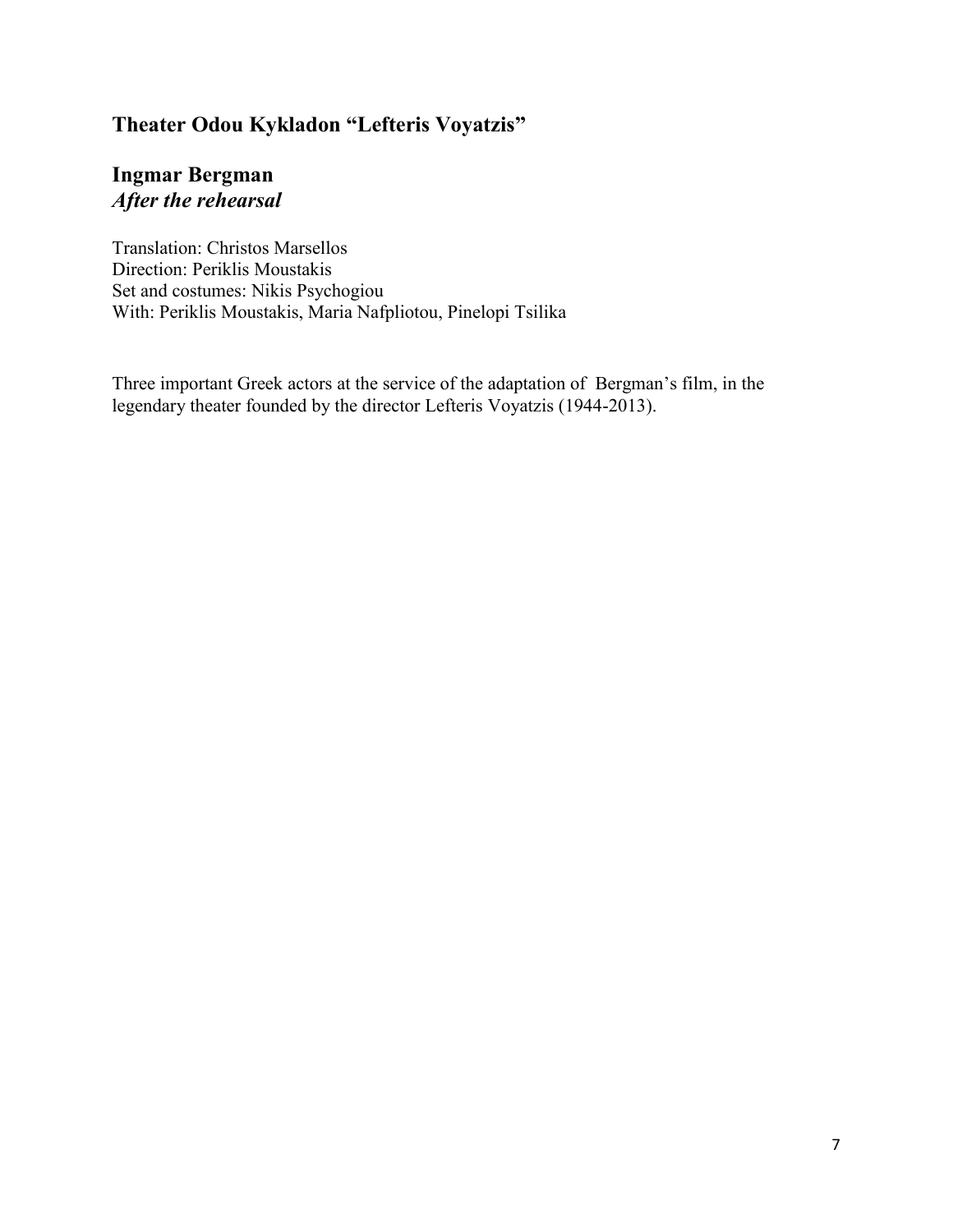#### **Theater of Art - "Theatro technis" - Ypogeio**

# **Ödön von Horváth** *Tales from Vienna Wood*

Translation : Giorgos Depastas Direction and set : Nikos Mastorakis Costumes: C. Braiswell Movement: V. Papachristou Assistant Director: M. Moschou

With M. Lyberopoulou, N. Tsaliki, A. Mylonas, K. Takalou, I. Mavrea, A. Sotiriou, T. Tokakis, N. Alexiou, D. Degaitis et al.

Supported by the Hellenic Ministry of Culture and Sports

"Nothing conveys the sense of infinity more than stupidity".

Young Marianne wishes to resist the idiocy of the world around her. Trying to to escape the daily ennui, she breaks the engagement imposed on her by her father, and risks her life following a charming adventurer who makes his living on horse racing. Not long after, exhausted by the hardships of her journey and a series of unfortunate events, she returns into the arms of her former fiance: the life she persistently attempted to escape, is finally bestowed upon her in the form of unescapable justice while idiocy continues to reign in the world around her. The play's action unfolds in Europe between the two world wars, shortly before the rise of nazism. While the political reality is about to dramatically change, people go about their lives in oblivion dancing, flirting and chattering pointlessly, while the beast of fascism is just around the corner.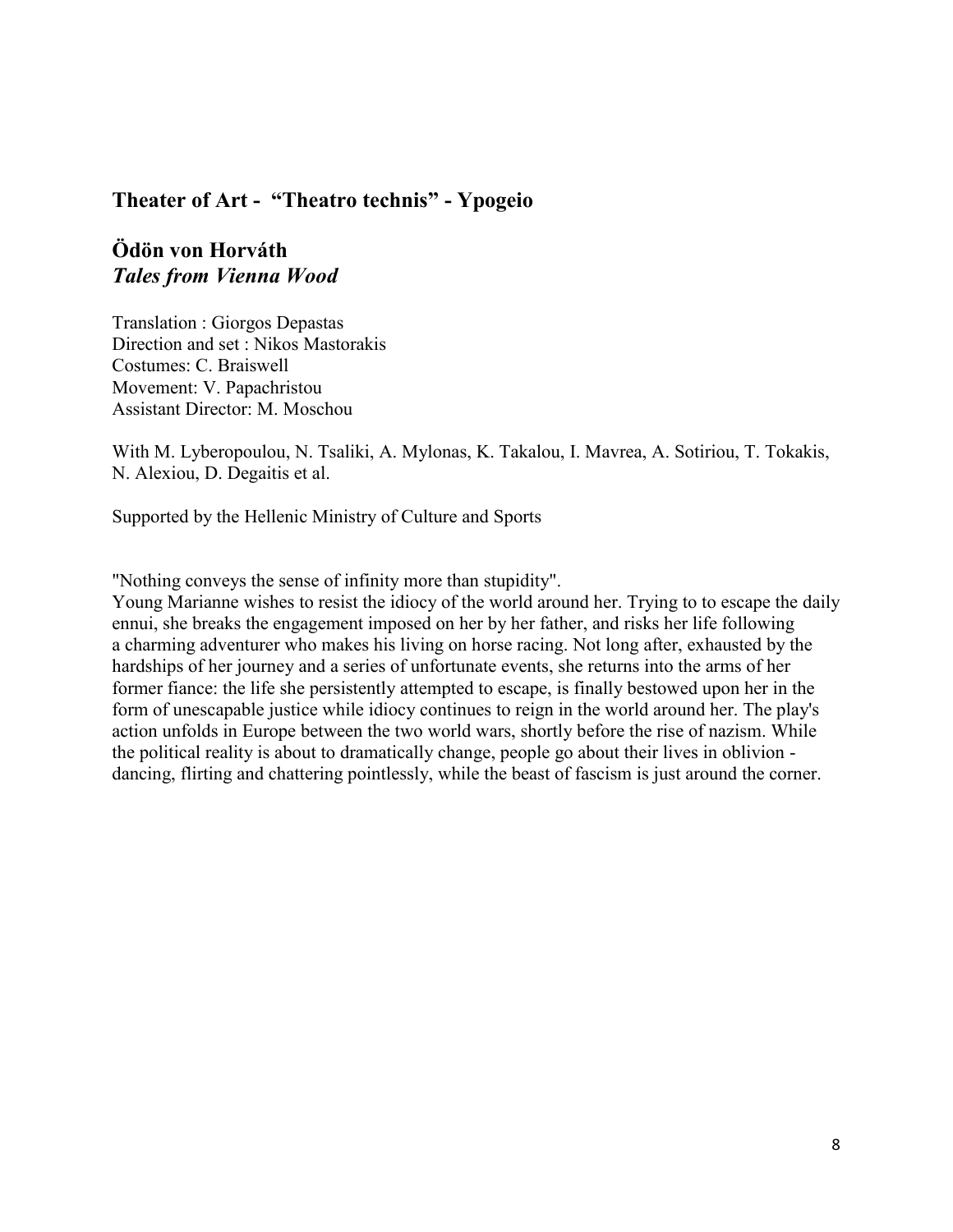#### **Porta Theater**

#### **By VASISTAS** *The True One*

Direction: Argyro Chioti, in collaboration with Antonis Antonopoulos Dramaturgy: VASISTAS With : Theano Metaxa, Nikolitsa drizi, Matina Pergioudaki, Georgina Chriskioti

PORTA theatre, presents for the first time Argiro Chioti and her team VASISTAS, and their work ALITHINOS (*The True One*). The play pulls its material from fairy tales related by the director's grand-mother to create a symbolic and poetic universe that seeks to redefine the present.

With music as its primary vehicle, a female pop band uses microphones, instruments and electronic sounds to turn the tales into song. Its members contemplate on personal trajectories, choices, truths and defining personal moments. The play asks, what is actually left of the oral transmission of a tale through time? What is the portion of truth that is salvaged? Is it the truth of the memory or the truth of the heart? Of history or of the very act of narrating?

Taken from the oral traditions of Asia Minor Greeks, tales like the ones in the play, often harsh and realistic or at times contradicting one another in their approach to life and reality, they all constitute a "survival guide for hard times". Such stories have always been the primary means of communication between older and younger generations, a means of transferring worldviews and life experiences. They were their way of negotiating concepts such as honesty, familiarity, the contrast between fate, social restrictions and free will. You, what do you believe in and what are you resisting?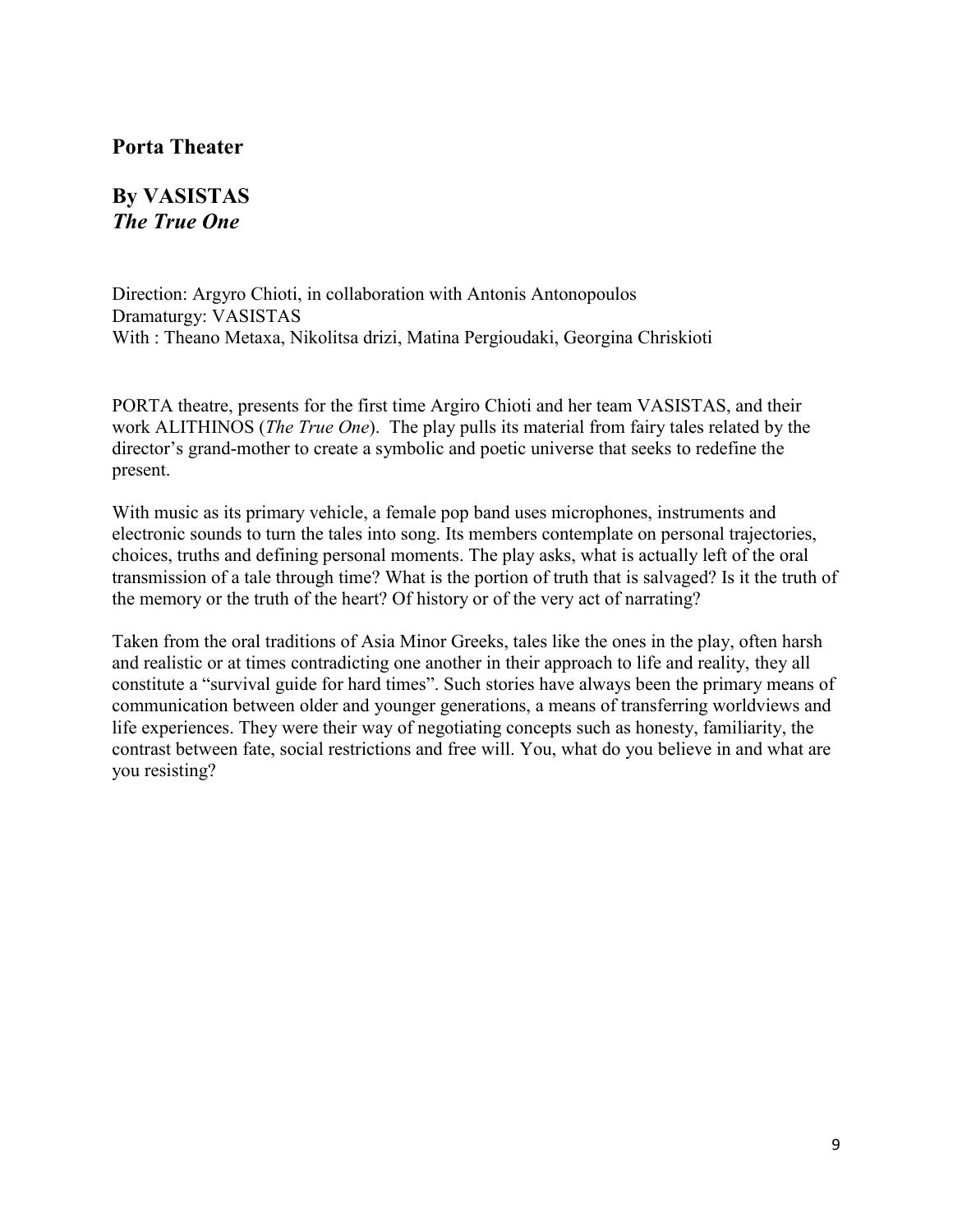#### **Festival of Athens and Epidaurus**

# **By Dimitris Kourtakis** *Failing to Levitate in My Studio (a performance inspired by the Beckettian universe)*

Concept - Direction - Set design: Dimitris Kourtakis Dramaturgy: Dimitris Kourtakis, Eleni Papazoglou, Anastasia Tzellou Video: Jérémie Bernaert Music: Dimitris Kamarotos With Aris Servetalis

Inspired by the great Irishman's prose works, Dimitris Kourtakis' multimedia performance features Aris Servetalis in the lead role, together with a team of internationally acclaimed artists. A performer, shut up in his studio and detached from the world, uses his body as material and as an experiment, until the irreversible dissolution of the Self and the exhausting of words in a space which he constantly and vainly attempts to inhabit: a non-place. Within the cast of the interior space of a two-story building, the performer films himself and his surroundings, akin to Beckett's Krapp. Sitting on both sides of the building, the audience are invited to a clandestine and ultimately illusory viewing, gradually coming to the realization that they share the performer's predicament: they are similarly confined to their own, personal chamber, waiting in vain for something. Drawing connections and parallels with contemporary Greece at a liminal, transitional moment in its history, the performance engages with a number of artists, including Bruce Nauman, Vitto Acconci, Terry Fox, Gordon Matta-Clark, and Rachel Whitehead who, sometimes deliberately, sometimes unconsciously, reference the Beckettian universe.

Production 2017 of the festival of Athens and Epidaurus.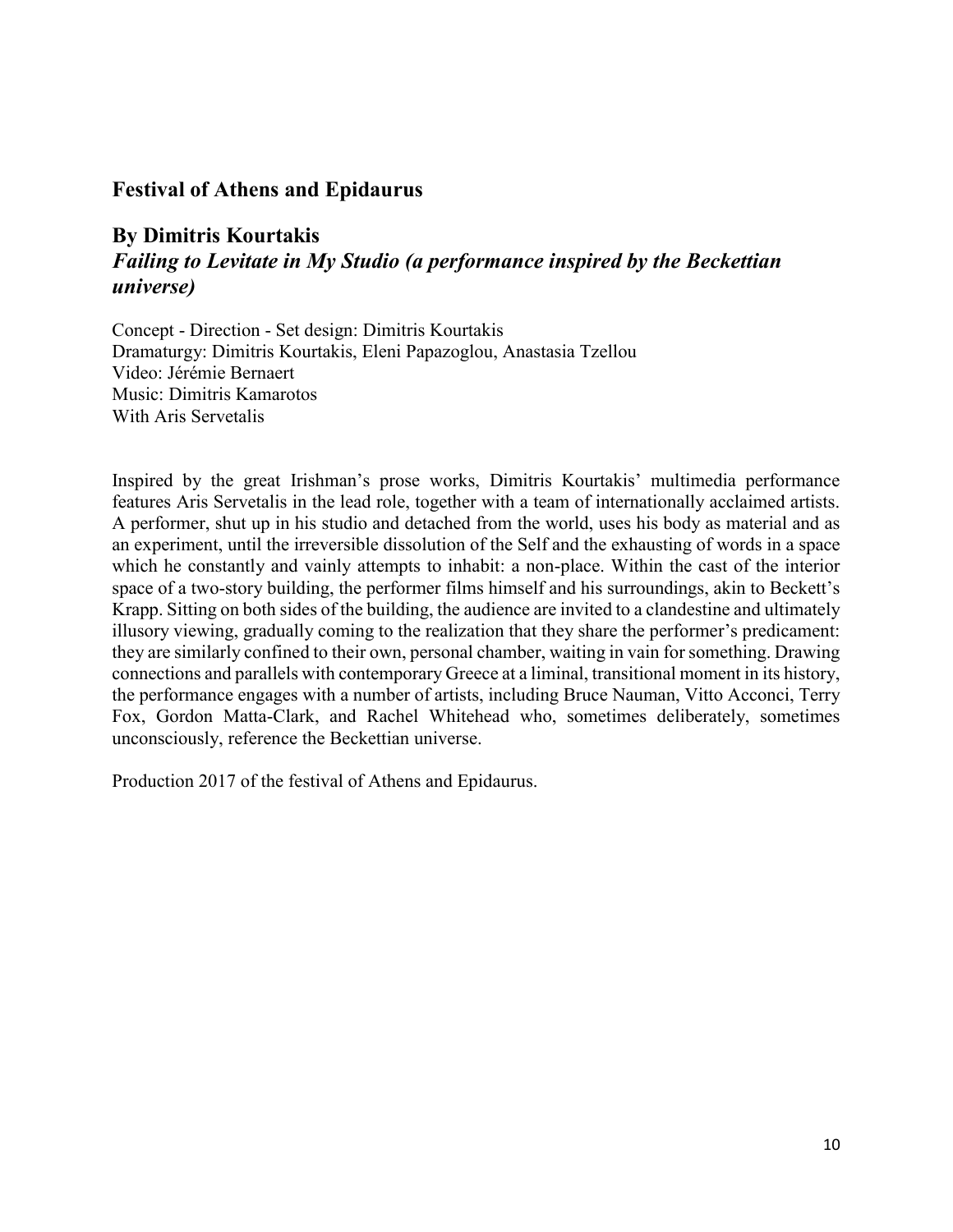

# **Piattaforma italo-greca**

#### **24-27 May 2018**

#### **REGISTRATION FORM**

**To send to [odescotes@culture.gr](mailto:odescotes@culture.gr) and [vpapadakis@culture.gr](mailto:vpapadakis@culture.gr) by the 30th of April**

| Name:            |  |  |  |
|------------------|--|--|--|
|                  |  |  |  |
| <b>Position:</b> |  |  |  |
| Email:           |  |  |  |

#### **Thursday 24 May 2018**

| Margarita Trikka<br>Delenda est (15')<br>&<br>Alexandra Weierstall (GR-CY-DE)<br>(T) here and After $(60')$              | 20:30<br>Kivotos Theater, Pireos 115 (Gazi)                                                                | Dance                            |  |
|--------------------------------------------------------------------------------------------------------------------------|------------------------------------------------------------------------------------------------------------|----------------------------------|--|
| Alexandra K*<br><b>Revolutionary methods for</b><br>cleaning your swimming pool<br>Dir. Sarantos Georgios<br>Zervoulakos | 21:00<br>National Theater of Greece -<br>Experimental Stage (-1) - Rex Theater -<br>Katerina Paxinou stage | Experimental<br><b>Theater</b>   |  |
| Yannis Mavritsakis<br>The Invocation of Enchantment<br>Dir. Roula Pateraki                                               | 21:15-23:00<br>Thisseio Theater, Tournavitou 7                                                             | Theater<br>(Greek<br>dramaturgy) |  |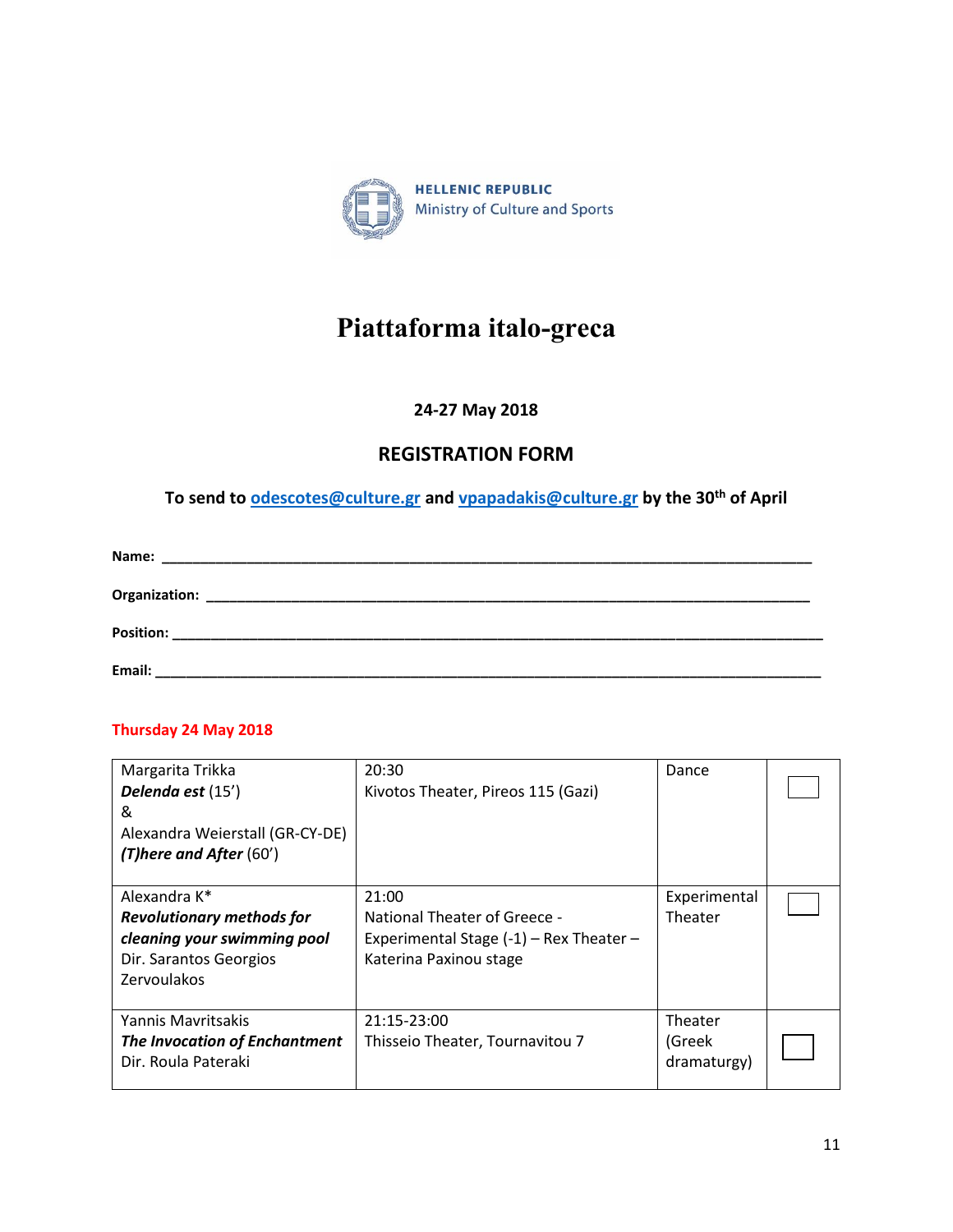#### **Friday 25 May 2018**

| Konstantinos Rizos               | 20:30                                     | Dance        |  |
|----------------------------------|-------------------------------------------|--------------|--|
| PA.KO Doble (40')                | Kivotos Theater, Pireos 115 (Gazi)        |              |  |
| &                                |                                           |              |  |
| Company B-Dance (Taiwan)         |                                           |              |  |
| Hugin-Munin (10')                |                                           |              |  |
| &                                |                                           |              |  |
| Rootless Root                    |                                           |              |  |
| Half the Truth (60')             |                                           |              |  |
| Leoš Janáček                     | 20:00                                     | Opera        |  |
| <b>The Makropulos Affair</b>     | Greek National Opera - Stavros Niarchos   |              |  |
| Dir. Yannis Houvardas            | Hall                                      |              |  |
|                                  | Stavros Niarchos Foundation Cultural      |              |  |
|                                  | Center                                    |              |  |
| Alexandra K*                     | 21:00                                     | Experimental |  |
| <b>Revolutionary methods for</b> | National Theater of Greece -              | Theater      |  |
| cleaning your swimming pool      | Experimental Stage $(-1)$ – Rex Theater – |              |  |
| Dir. Sarantos Georgios           | Katerina Paxinou stage                    |              |  |
| Zervoulakos                      |                                           |              |  |
|                                  |                                           |              |  |
| Yannis Mavritsakis               | 21:15-23:00                               | Theater      |  |
| The Invocation of Enchantment    | Thisseio Theater, Tournavitou 7           | (Greek       |  |
| Dir. Roula Pateraki              |                                           | dramaturgy)  |  |
|                                  |                                           |              |  |

#### **Saturday 26 May 2018**

| Anastasia Valsamaki           | 20:30                                | Dance        |  |
|-------------------------------|--------------------------------------|--------------|--|
| <b>Body Monologue (20')</b>   | Kivotos Theater, Pireos 115 (Gazi)   |              |  |
| &                             |                                      |              |  |
| Company B-Dance (Taiwan)      |                                      |              |  |
| <b>Floating Flowers (10')</b> |                                      |              |  |
| &                             |                                      |              |  |
| Ermira Goro                   |                                      |              |  |
| Meetings-Athens (10')         |                                      |              |  |
| By VASISTAS                   | 16:30-18:00 (special performance for | Theater      |  |
| <b>The True One</b>           | programmers)                         | &            |  |
| Dir. Argyro Chioti            | Space to be defined                  | <b>Music</b> |  |
| From Shakespeare's            | 19:00-20:30                          | Experimental |  |
| <b>Julius Caesar</b>          | Theater of Art 'Karolos Koun" -      | Theater      |  |
| Dir. Natasa Triantafilli      | Frynichou 14 (Plaka)                 | (public)     |  |
|                               |                                      | space)       |  |